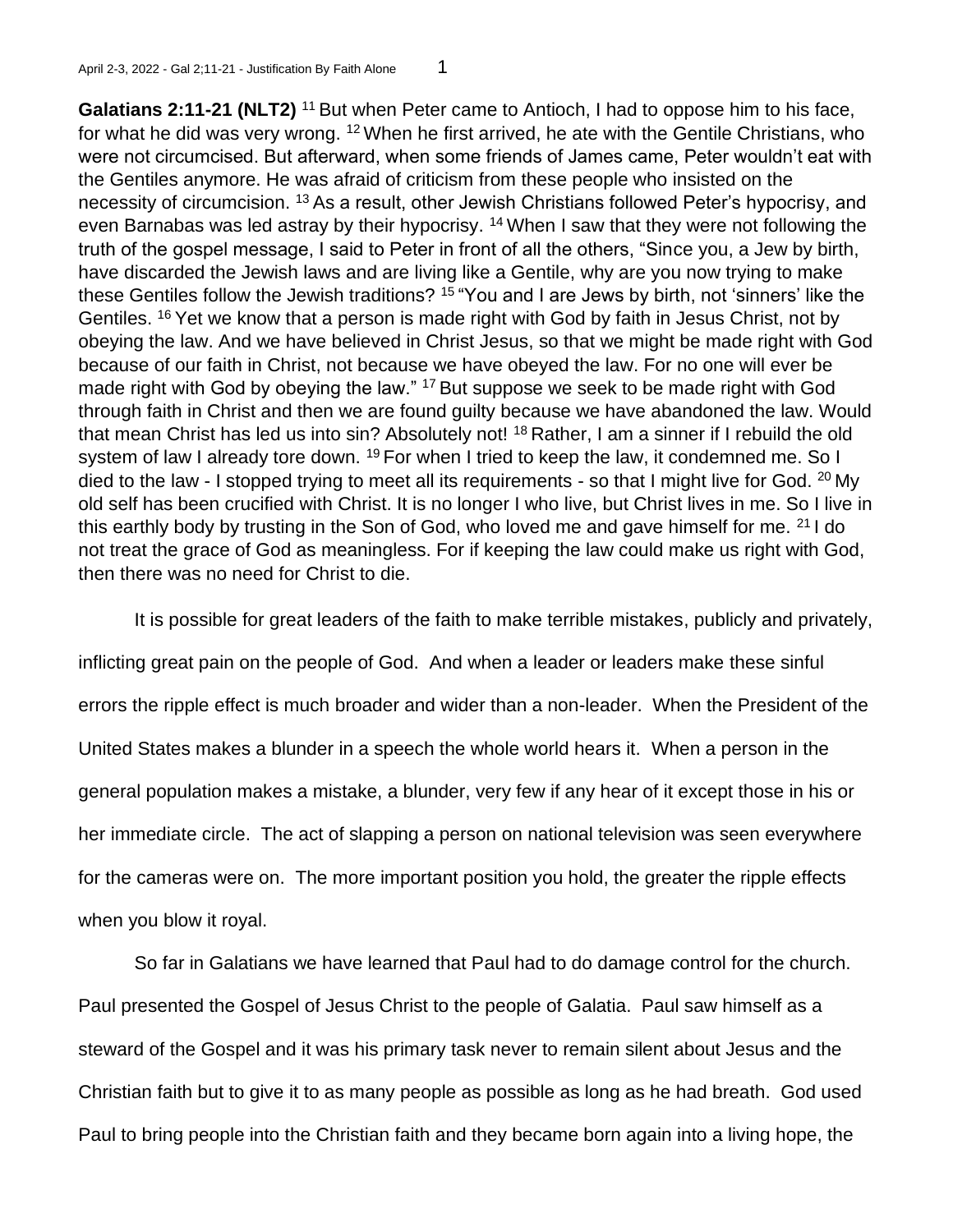hope of Christ's return. Several churches were formed by Paul in the area of Galatia. He poured his heart, soul, mind, and strength into the church. God birthed it through Paul.

Sadly, after he left, false teachers call the Judaizers slithered their way into the church like Satan slithered into the Garden of Eden. The Judaizers taught in order to become a Christian you had to first become a Jew, be circumcised, and follow the laws of the Old Testament, plus believe in Jesus. They accused Paul of being a false apostle and leading the people away from the truth. When you read the New Testament, we are warned over and over and over to watch out for false teachers. **1. The spirit of anti-Christ was alive and well then and I say even more so today.** Why else would we have atheists serving as chaplains in the armed forces?

Paul defended his apostleship to the churches in Galatia and offered them grace and peace. Paul reestablishes in this letter the truth of the Gospel. Believers are justified by faith in Christ, not by being circumcised and obeying all 613 laws of the Old Testament.

In today's passage Paul tells of a happening in the church of Antioch, the church that Paul and Barnabas started and pastored together for a time. It was in Antioch that the people who believed in Jesus were first called Christians. There was a gathering in Antioch that Peter himself attended. I quote, *<sup>11</sup>But when Peter came to Antioch, I had to oppose him to his face, for what he did was very wrong. <sup>12</sup>When he first arrived, he ate with the Gentile Christians, who were not circumcised. But afterward, when some friends of James came, Peter wouldn't eat with the Gentiles anymore. He was afraid of criticism from these people who insisted on the necessity of circumcision. <sup>13</sup>As a result, other Jewish Christians followed Peter's hypocrisy, and even Barnabas was led astray by their hypocrisy.*

God previously flooded the heart of Paul and Barnabas with love for the lost Gentiles of Antioch. Paul and Barnabas cared enough to speak to the Gentiles, and they won a whole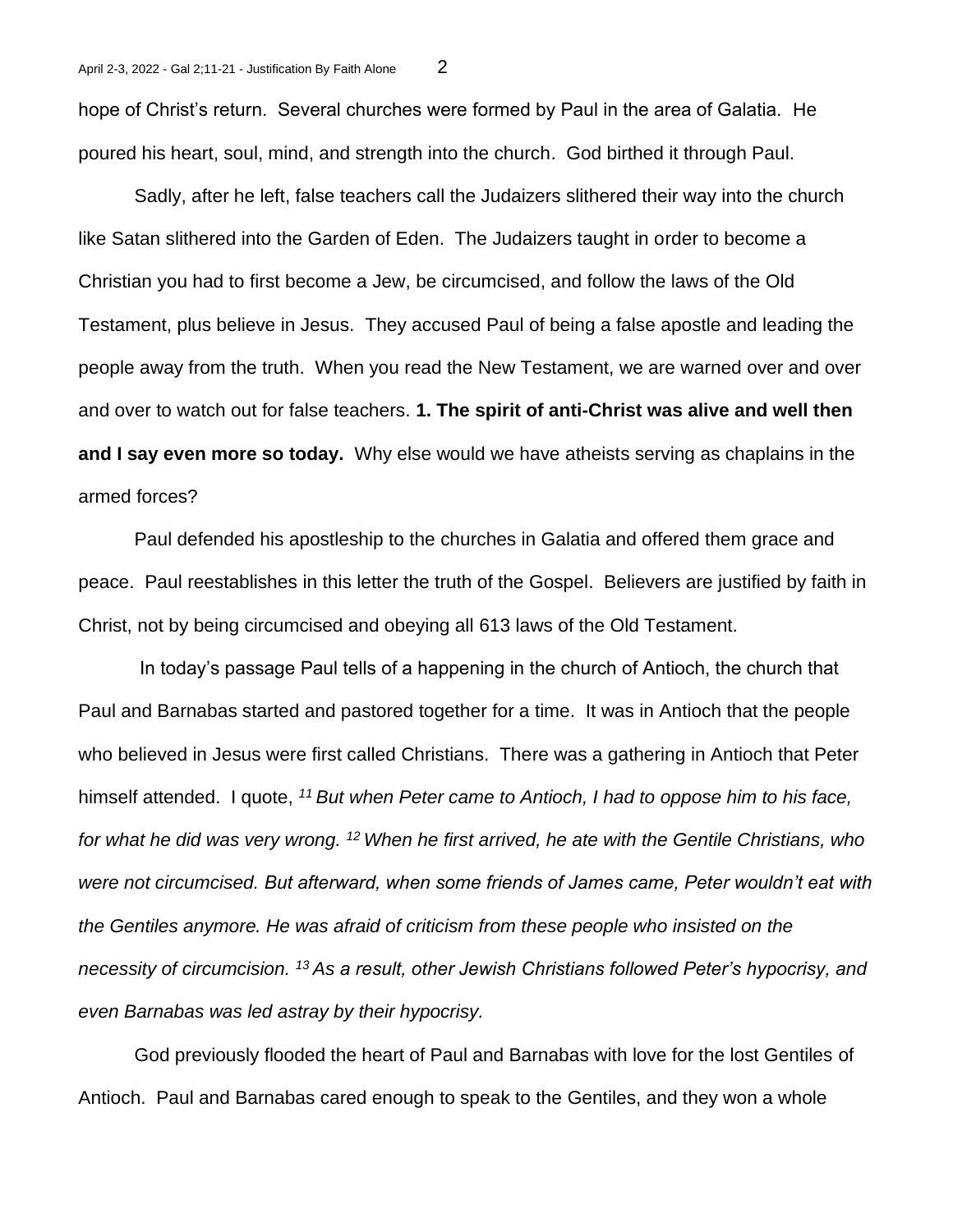group over to Christ. Paul and Barnabas lived among these converts and ate with them. More than likely, they shared the Lord's supper together. Theirs was a close-knit fellowship.

Paul writes, *"But afterward, when some friends of James came, Peter wouldn't eat with the Gentiles anymore. He was afraid of criticism from these people who insisted on the necessity of circumcision."* James is the half-brother of Jesus. I can make the case that these people called themselves friends of James but lied about their relationship with James or if they were true friends of James, they hid what they truly believed. These friends of James ended up being Judaizers saying salvation is only for the circumcised and they would not eat with the uncircumcised believers in Christ. When you refuse to eat with someone you are making a huge statement. These friends of James felt superior to the Gentile converts and did not accept them as true believers. Peter felt so pressured that he got up and left eating at the table with the Gentile believers and only sat with the circumcised people who thought they were saved by good works plus believing in Christ. Peter was filled with fear because he wanted to be accepted by the friends of James back in Jerusalem. Fear overtook Peter when he denied Christ three times in public and now Peter was denying the sufficiency of Christ's death and resurrection for salvation at the church in Antioch. Peter sided with the Judaizers and was even able to convince Barnabas to do the same. **2. God takes seriously our witness of Jesus Christ done publicly.** 

To put it mildly, Paul went ballistic. The Gospel of Jesus Christ would crumble if the Judaizers won the day. Salvation would be lost. All of Paul's work would be in vain. Eternity was at stake. Sometimes it is best to call people out on the carpet. I will let Paul speak for himself after repeating a verse. *"Peter wouldn't eat with the Gentiles anymore. He was afraid of criticism from these people who insisted on the necessity of circumcision. <sup>13</sup>As a result, other Jewish Christians followed Peter's hypocrisy, and even Barnabas was led astray by their hypocrisy. <sup>14</sup>When I saw that they were not following the truth of the gospel message, I said to*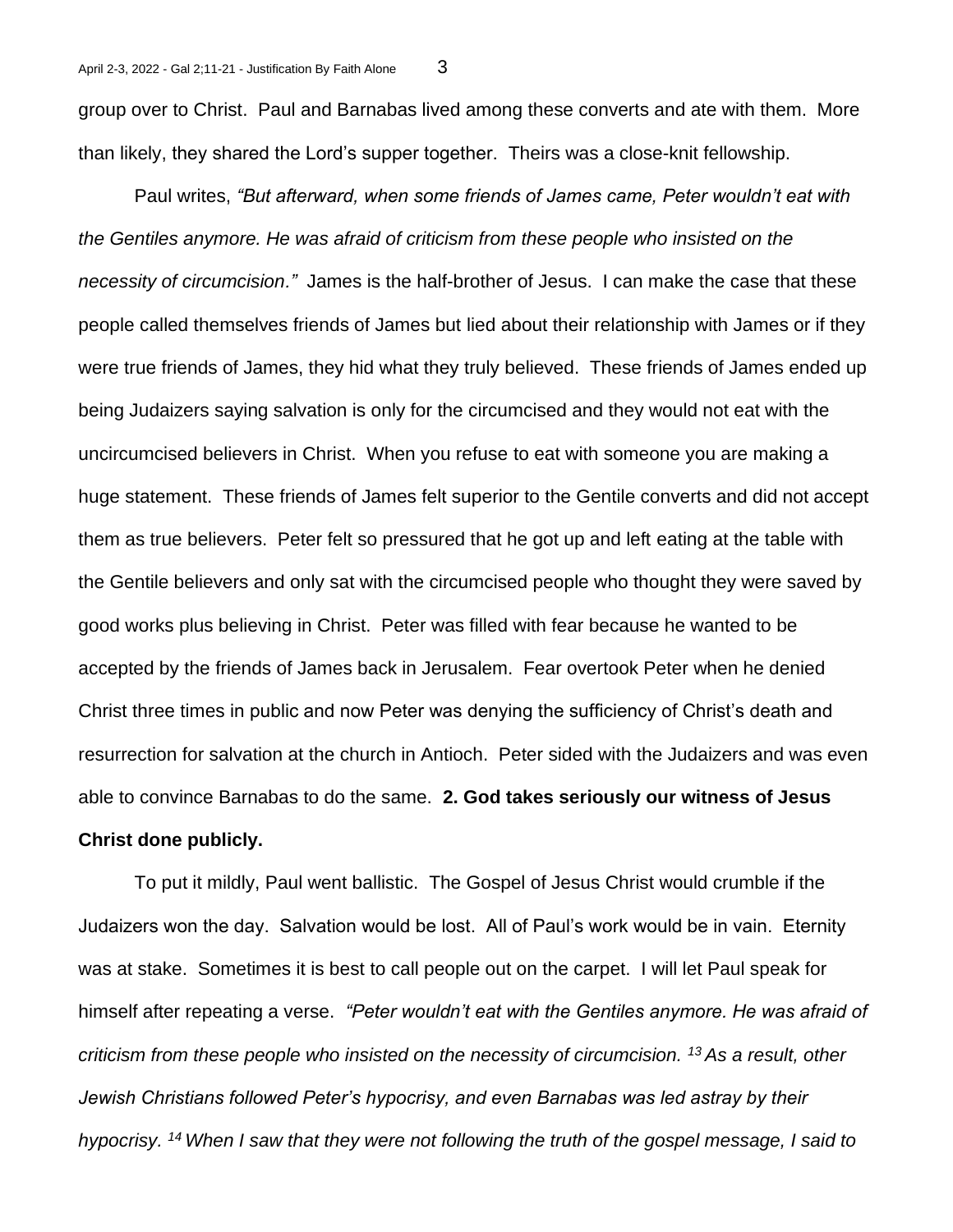*Peter in front of all the others, "Since you, a Jew by birth, have discarded the Jewish laws and are living like a Gentile, why are you now trying to make these Gentiles follow the Jewish traditions?"* In other words, Peter, how can you publicly deny the true Christian faith in front of the true believers and side with the false Christians. You were eating and fellowshipping with the Gentile believers and now you are rejecting what we have taught to side with the enemy. Peter your hypocrisy is overwhelming and dangerous to the entire church. Peter knew about grace, especially after leading the Gentile Cornelius and his family to Christ. But he blew it by siding with the non-grace people at Antioch,

Paul has the authority of an apostle and felt led by God to rebuke this public sin of Peter directly in public. Dr. MacArthur writes, "Because Peter's offense was in public, Paul rebuked him in the presence of all, unmasking the hypocrisy before the whole congregation" (Dr. John MacArthur, Galatians pg. 54 "where are you"). "Augustine said, 'It is not advantageous to correct in secret an error which occurred publicly'" (ibid. pg. 54). 1 Timothy 5:20, *" <sup>20</sup>Those who continue in sin, rebuke in the presence of all, so that the rest also will be fearful of sinning."*

Paul states beautifully the heart of the Gospel. **3.** *" <sup>16</sup>Yet we know that a person is made right with God by faith in Jesus Christ, not by obeying the law. And we have believed in Christ Jesus, so that we might be made right with God because of our faith in Christ, not because we have obeyed the law. For no one will ever be made right with God by obeying the law." Paul continues, <sup>19</sup>For when I tried to keep the law, it condemned me. So I died to the law - I stopped trying to meet all its requirements - so that I might live for God. <sup>20</sup>My old self has been crucified with Christ. It is no longer I who live, but Christ lives in me. So I live in this earthly body by trusting in the Son of God, who loved me and gave himself for me. <sup>21</sup>I do not treat the grace of God as meaningless. For if keeping the law could make us right with God, then there was no need for Christ to die."*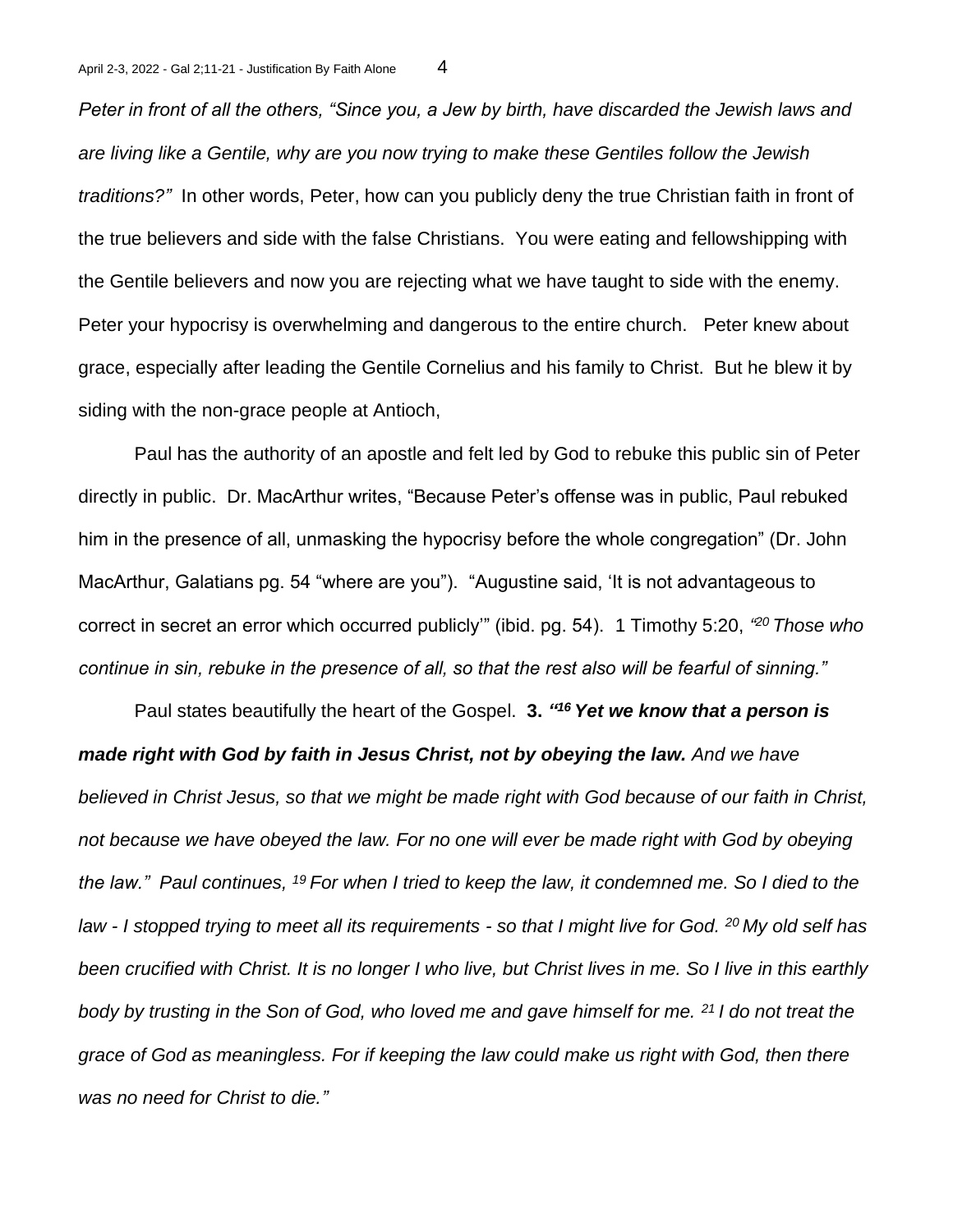I call this one of Paul's finest hours. He spoke the truth clearly for all to hear and understand. In no way was Paul a people pleaser. He lived solely for God. He understood grace better than anyone. He saw the false teachers as from Satan. There was such an integrity when Paul spoke, the authority of Jesus Himself. Peter bowed down to peer pressure in public. He had to be corrected.

This failing of Peter was a word of encouragement and comfort to Luther. Luther writes, "For it is a great comfort for us to hear that even such great saints sin – a comfort which those who say that saints cannot sin would take away from us. Samson, David, and many other celebrated men who were full of the Holy Spirit fell into huge sins. Job and Jeremiah cursed the day of their birth. Elijah and Jonah grew tired of life and pray for death. Such errors and sins of the saints are set forth in order that those who are troubled and desperate may find comfort and that those who are proud may be afraid. No man has ever fallen so grievously that he could not have stood up again. On the other hand, no one has such a sure footing that he cannot fall. **4. If Peter fell, I too, may fall; if he stood up again, so can I**" (Todd Wilson, Galatians- Gospel - Rooted Living pg. 72).

I wish to say a word about this particular verse that stands out to me. *<sup>20</sup>My old self has been crucified with Christ. It is no longer I who live, but Christ lives in me.* As believers we are so identified with Christ that our lives are hidden in Christ with God. We died with Christ, and we were raised with Christ. Our lives are lived in Christ, Christ lives through us.

I believe this verse separates the mature believer from the immature believer. Most often a young believer tries to do great things for Christ, excited to the hilt, but after awhile grows weary and loses his or her initial joy. Then Galatians 2:20 comes along and picks that young believer up and matures that believer in Christ. Reality hits. **5. I cannot on my own might or power live the Christian life.** I have been crucified with Christ. My sinful nature has been crucified with Christ and now I have a new nature living inside of me, the life of Christ. I no